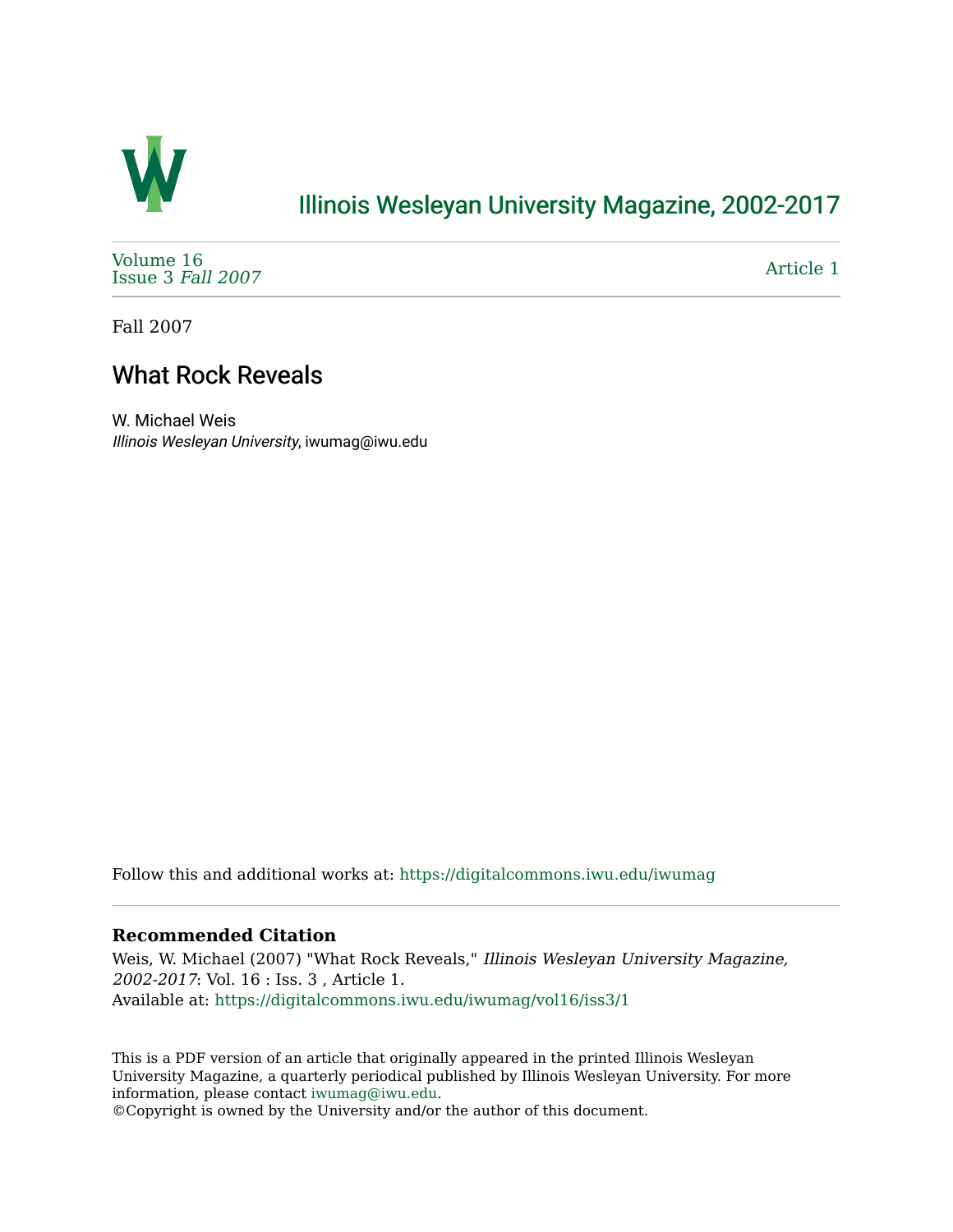

**To understand the 1960s, students can learn much by listening to the music that defined the era.** 

## **Story by Illinois Wesleyan Professor of History W. Michael Weis**

Several years ago I began teaching a course I called "The Sixties: Sex, Drugs and Rock & Roll?" I confess that the title was designed merely to attract student interest, playing off the cliché that the 1960s were mostly about hedonistic thrills and loud music. In truth, this course focuses on all the relevant topics of that era, from the Civil Rights Movement to the Vietnam War, with the idea that learning about those movements and struggles is fundamental to understanding America, then and now.

But a funny thing happened as got to know the students who had enrolled in the course. When I made reference to musicians and groups from the Sixties such as the Rolling Stones, Bob Dylan, Jimi Hendrix or the Beatles, they would nod their heads with total recognition. I soon learned that many of them listened extensively to those great artists, as well as other, lesser-known Sixties groups.

What and how a society chooses to remember is enormously important. That we most associate the Sixties with sex, drugs, and rock and roll and not with that era's social upheavals and political movements tells us a lot about ourselves. The post-World War II baby boom created millions of teenagers in the Sixties who swayed the politics and fashion of their day as no previous generation of youth had done. For those now middle-aged baby boomers, it's hard to face the reality that precious few of the ideals they once championed have achieved fruition. Listening to the music of those times is more fun than contemplating the era's shortcomings.

But if simple nostalgia explains the boomers' obsession with classic rock, the music's appeal to today's students is harder to define. I know many of them find the current pop music scene to be mostly vacuous, but they have plenty of other eras and genres they could explore. The punk and New Wave genres of the late 1970s and early 1980s and the alt-grunge rock of the early to mid-1990s produced compelling music but do not hold the same fascination. For a time, I wondered if their boomer parents had exposed them to classic rock so much that it's taken on the familiarity of a commercial jingle (which, in fact, many of the songs have become).

No, these students declared that there was an even simpler explanation: the music of that era was just plain great.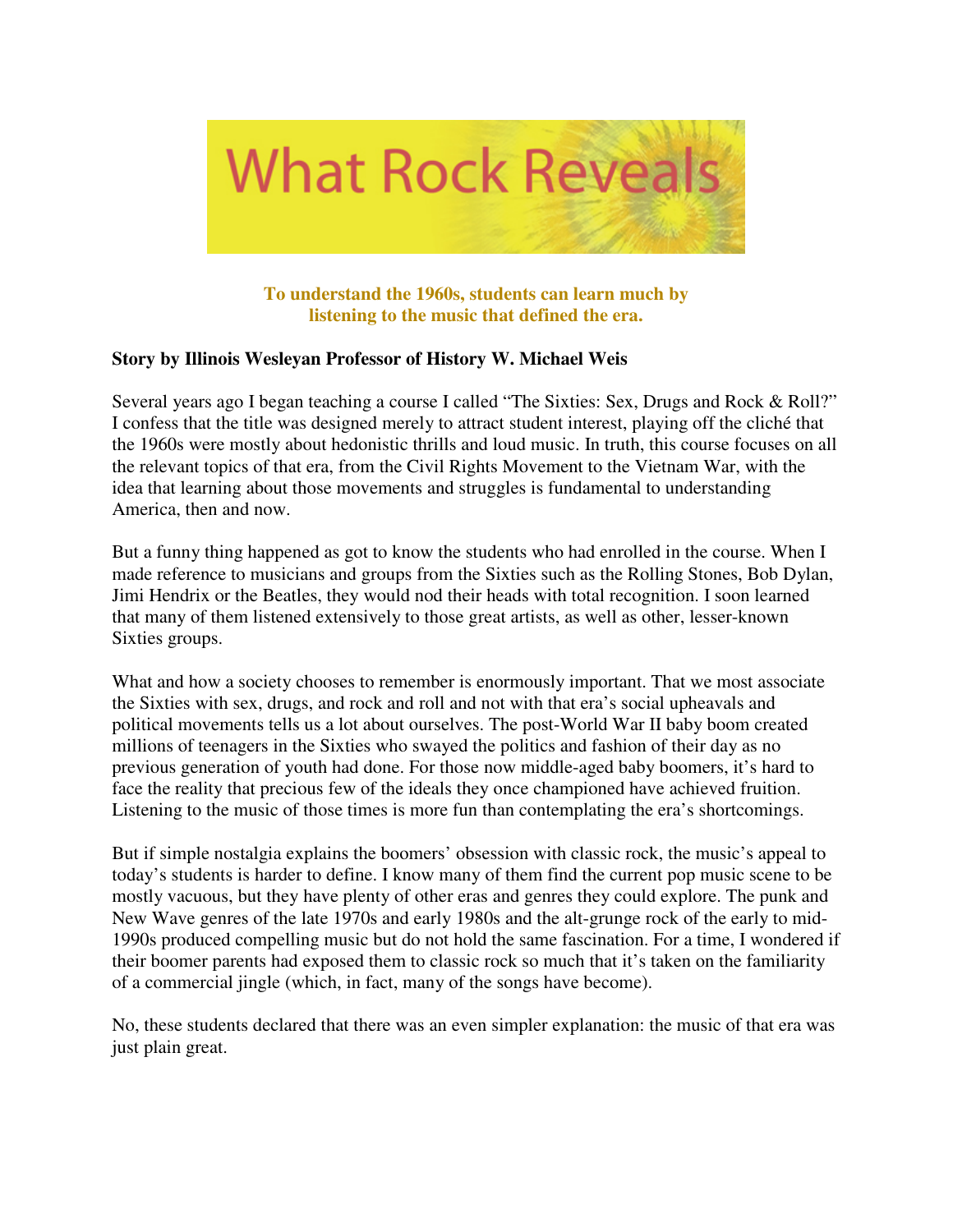This past summer, *Rolling Stone* magazine commemorated its 40th anniversary with a look back at the year it was founded: 1967. In that year alone, the following albums were released: *Sgt. Pepper's Lonely Hearts Club Band* (the Beatles); *Are You Experienced?* (Jimi Hendrix); *Surrealistic Pillow* (Jefferson Airplane); *Disraeli Gears* (Cream); and debut albums from the Doors, the Grateful Dead, the Velvet Underground and Pink Floyd. That's just to name a few. These albums are undeniably great music, even if one knows nothing about the Sixties. But they are also great because they perfectly express the volatile, exciting era in which they were born.

Rock music provided more than just a soundtrack for the 1960s. It also provided an authentic voice for the baby-boom generation and became the dominant form of that era's creative expression. While some fascinating art, literature and films were produced in the Sixties, none have had rock music's lasting influence. Popular musicians assumed unprecedented roles as both leaders and commentators, which gives the golden age of rock and roll a certain timelessness.

After peeling away the layers of nostalgia, anyone who became a teenager in the Sixties can remember the true power of the music. To us, the biggest events in 1967 were not the wars in Vietnam or the Middle East, but the release of *Sgt. Pepper* and the dawning of the Summer of Love in San Francisco, where Janis Joplin, the Grateful Dead and the Jefferson Airplane created not just incredible new music, but also the promise of a new world and a better way of living.



**The Beatles' classic** *Sgt. Pepper's* **album acted as a soundtrack for the emerging counterculture during 1967's Summer of Love.**

Like countless others of that era, I joined a band in high school as the lead singer for Rhombus and Friends and aspired to be a rock star. I wrote lyrics to hundreds of songs, hoping to be my generation's Dylan or Van Morrison. Eventually, reality set in and other interests led to my current career with no regrets. But my adolescent belief that rock has the ability to change lives still lingers. Perhaps rock can save the world. I saw and felt firsthand that rock could heal, that it could help people feel and express themselves, that it could make us one and whole. I've experienced it at dozens of concerts. That is why the defining events of the counterculture were the big rock festivals such as Monterey and Woodstock.

For me, the truest avatars of this belief in rock's power to change lives were the Beatles, especially John Lennon. Born in 1940 in the tough seaport town of Liverpool, Lennon was raised by his aunt

and uncle. A poor student who was disruptive in class, Lennon had shaped his persona as a rebel with an off-beat, caustic sense of humor by his early teens. Like many other young Brits of the era, he was inspired by American rockers like Buddy Holly and Elvis Presley who expressed that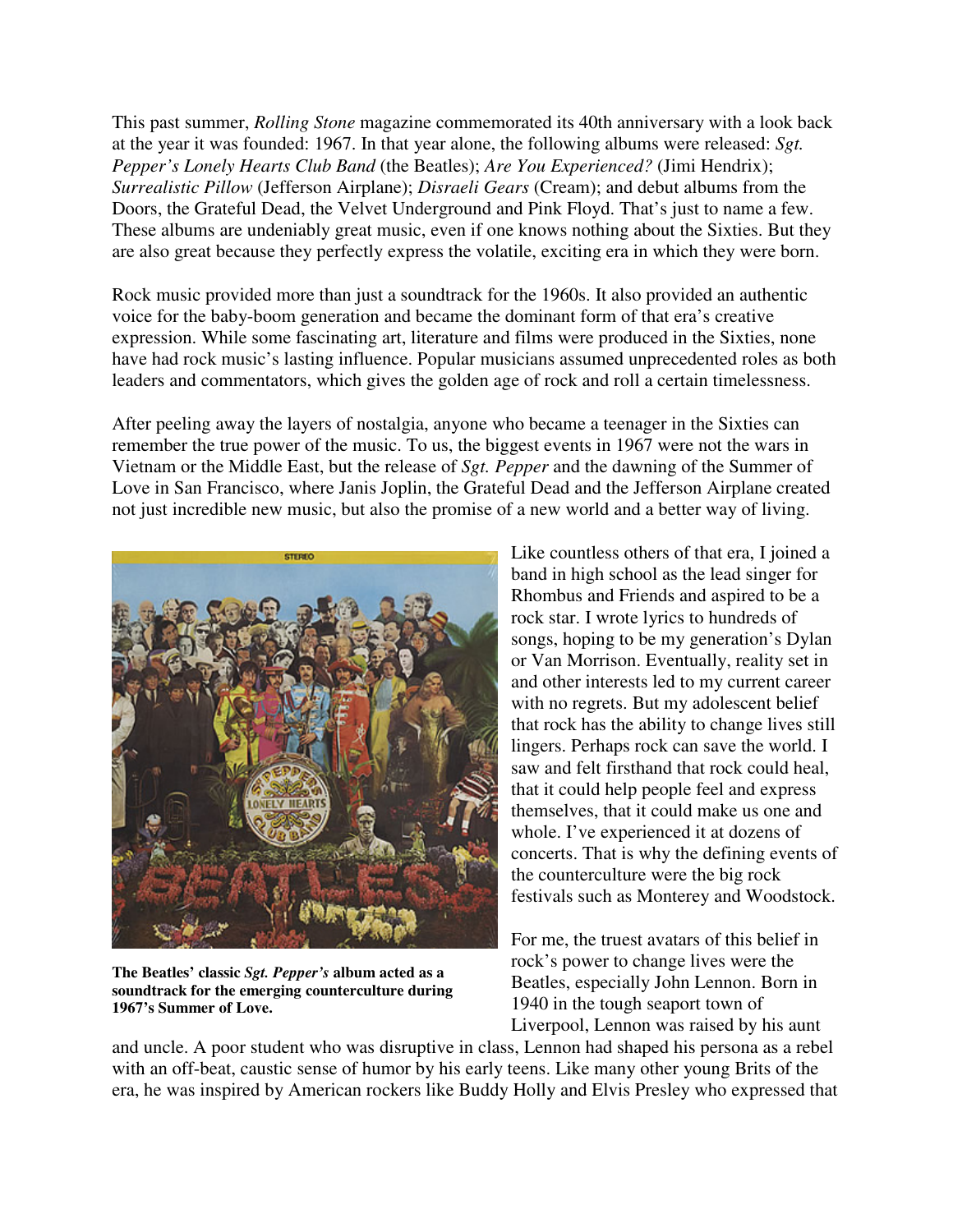sense of rebellion through their music. Lennon joined the British skiffle craze, playing a blend of folk, blues and hillbilly music, and formed his own band, the Quarrymen, in 1957.

That same year, he met Paul McCartney at a church garden fête where the Quarrymen were performing. Impressed by McCartney's mastery of his guitar, Lennon invited him to join the group. The two bonded and began writing songs together. McCartney brought his younger friend, George Harrison, into the group, which eventually changed its name to the Beatles.

Playing gigs in Liverpool's Cavern Club and entertaining the rough crowds of Hamburg's redlight district, the Beatles honed their musical and performing skills. Only lacking a suitable drummer, they found one in 1962 when Ringo Starr was recruited. That same year, the group recorded their first single, "Love Me Do," written by Lennon and McCartney. The catchy tune made the British charts. More hits followed and, within a matter of months, they were a phenomenon in England.

The buzz about the band from Liverpool eventually crossed the ocean, and on Feb. 9, 1964, the Beatles made their first live American television appearance on *The Ed Sullivan Show.* Although it was the girls who screamed, everyone liked them. Young, charming and witty, they reached America just as the first wave of baby boomers turned 18. Their British accents and androgynous haircuts gave them an air of casual sophistication, safe and exotic at the same time, while their music shined with irresistible energy and fun. *The Ed Sullivan Show* appearance was a triumph, capturing the largest TV audience at that point in history and providing a much-needed release for Americans still mourning after the assassination of John F. Kennedy two months earlier.

By April 1964, the Beatles held the top five positions on Billboard's Top 100, a feat never duplicated. Less than a year later, their record sales had passed the 100-million mark and they became the first musicians to sell out sports stadiums worldwide. As their fame spread, the "Fab Four" became the most recognizable and beloved people on the planet, perhaps rivaled only by Muhammad Ali.

Unlike many pop stars before and since, the Beatles' success was never based on hype. Supremely talented musically and lyrically, the Beatles matured along with their youthful audience and seemed to be able to create or anticipate every new trend. In addition to their musical influence, the Beatles had a tremendous impact on attitudes toward fashion, religion, war, drug use and gender relations, among others. Moreover, this influence was global in scope, crossing racial, generational and political boundaries.

The Beatles' stateside popularity also sparked the British Invasion, as a wave of UK-based groups brought a European sensibility to American youth and made it easier for the entire country to accept non-American culture. At the same time, the music of these bands remained firmly rooted in American blues, country and gospel traditions.

This cross-pollination between cultures is a classic example of globalization. A term first commonly used by economists in the 1980s, globalization is a concept used to study and describe how technological, economic and cultural innovations and influences can spread across cultures in ways both positive and negative. My academic specialty is U.S. foreign relations, especially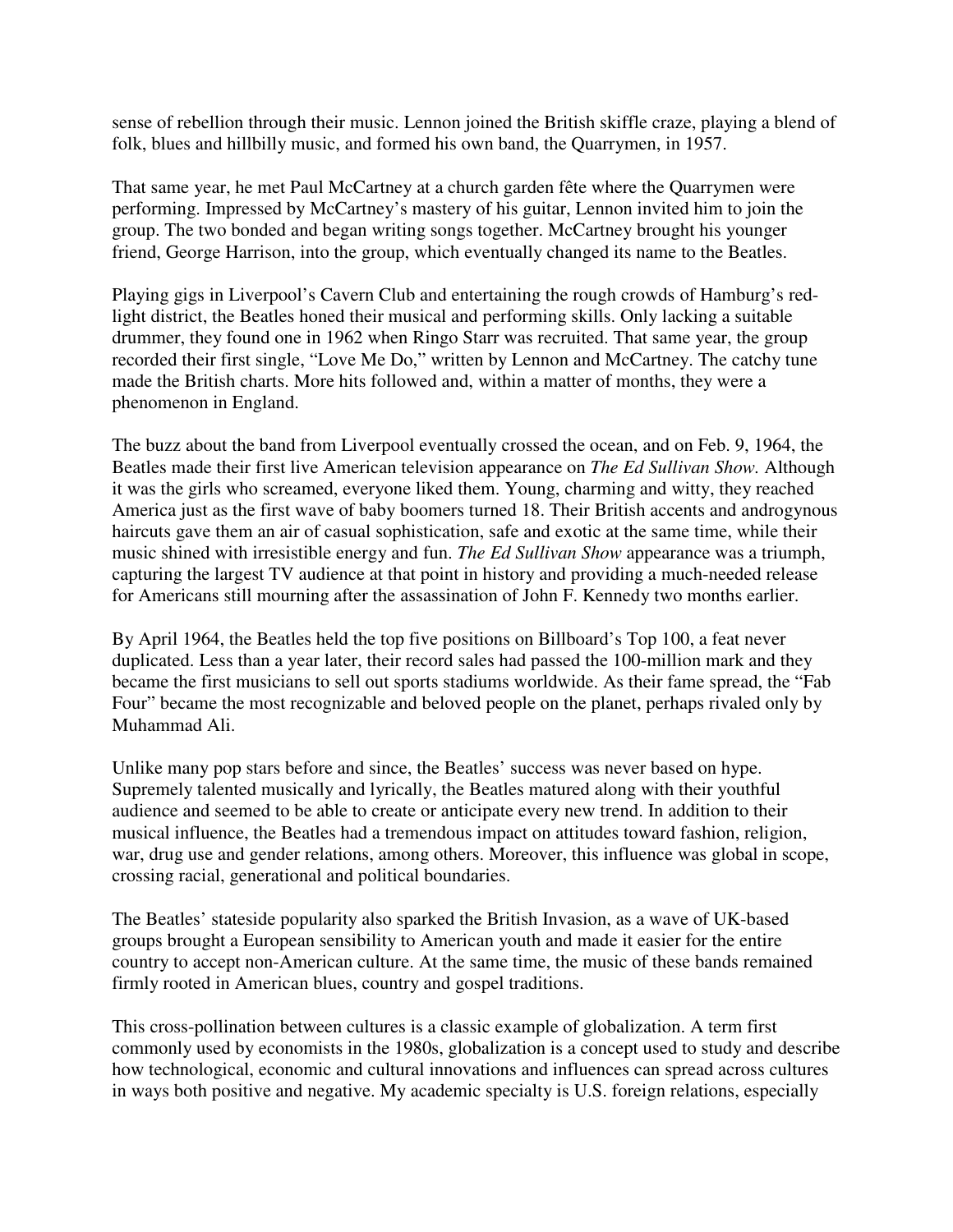relations with Latin America. Globalization is a key concept in understanding how those relations have evolved, especially in recent decades.

Part of what interests me about the Beatles as a scholar is how the process of globalization both influenced them and allowed them to influence so many others. There are many examples of this, which I teach to students in my course "The Beatles and Their World," but one event in particular illustrates the point very well.

On June 25, 1967, the BBC television program *Our World* televised a broadcast incorporating material from 18 countries. The Beatles were to represent Britain with a new song, performed live. More than 400 million people



**Weis (left) stands in front of a projection of the Rolling Stones in concert. The Stones were among the biggest of the British Invasion groups covered in a May Term class on the Sixties taught by Weis. (Photo by Marc Featherly)**

watched as Abbey Road studio was transformed into an English garden with thousands of flowers and balloons. An orchestra in black tie played the opening bars of "Le Marseillaise" to achieve maximum international effect. As John Lennon sang the opening verses to "All You Need is Love," the camera panned to the Beatles, attired in paisley Nehru jackets, surrounded by dozens of adoring hippies and London's "beautiful people," some wearing placards, written large in many languages, urging everyone to love one another.

This performance became the visual and musical embodiment of the communal message the Beatles preached, proclaiming their philosophy of universalistic love, and thus can be used to discuss the goals and beliefs of the counterculture. But the performance also highlights crucial components of globalization. The telecast, via a connection of communication satellites, signaled a technological breakthrough as the first event seen simultaneously by the entire world. It was no accident that the Beatles were chosen to make this historic event. No one had done more to create a single global youth culture or to make rock and roll the world's music than the Beatles. Indeed, the telecast came just three weeks after the release of *Sgt. Pepper's*, an album which one critic wrote in 1967 had brought about a "unity of the Western Civilization not seen since the Congress of Vienna," and which *Rolling Stone* magazine recently listed as the most important and best album of all time.

Even past the death of Lennon, who was gunned down by a crazed "fan" in 1980, and Harrison, who died in 2001 after a long battle with cancer, the Beatles' influence lives on. In 2001, a hits collection, *The Beatles 1*, topped the charts for several weeks. In 2006, their music got the Vegas treatment when Cirque du Soleil's extravaganza Love became an instant sensation. This year, an album of Lennon covers — including tracks by Green Day and the Black Eyed Peas — was